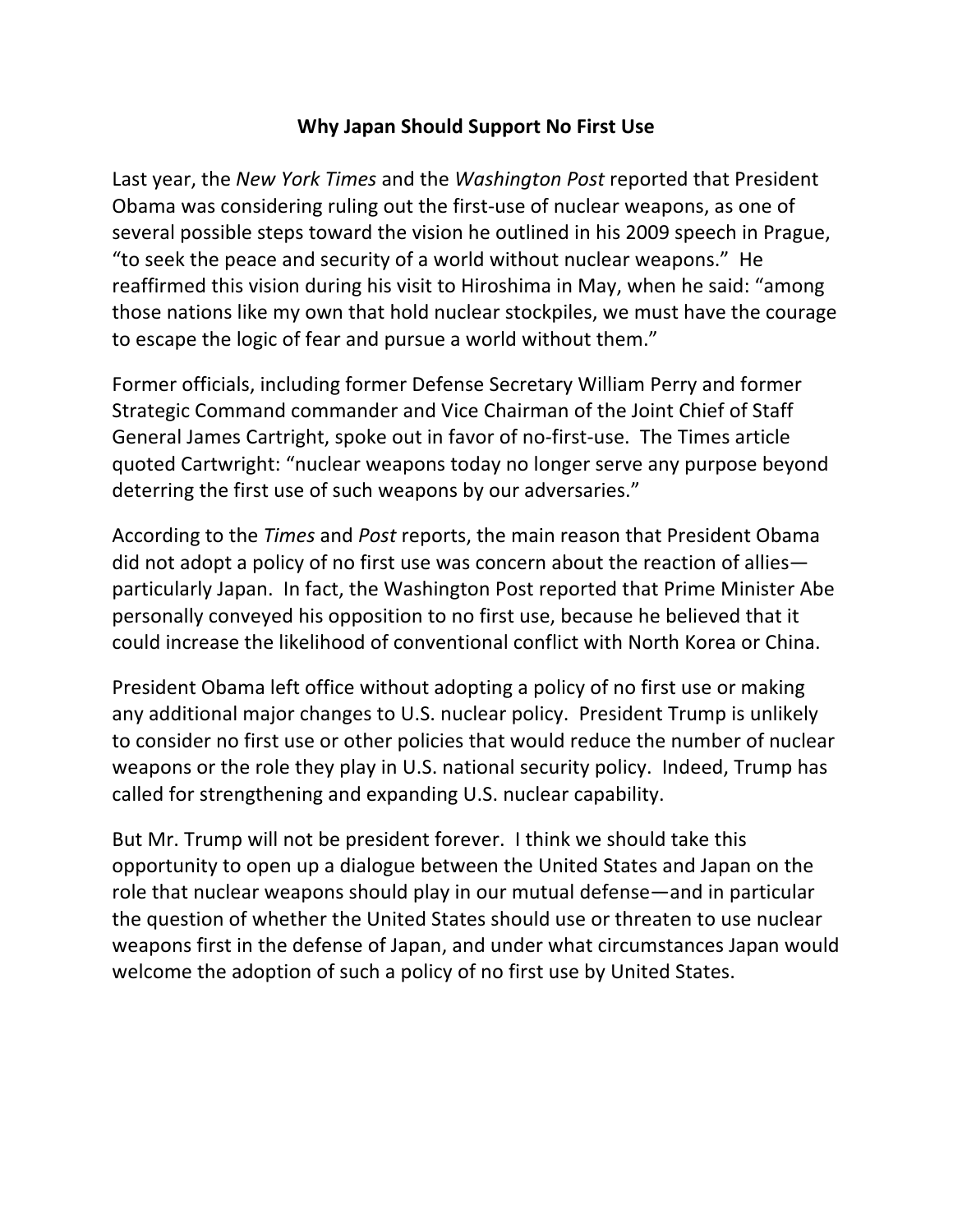# **Cold War Origins**

Before looking to future, it is useful to review the history of no first use. For this we have to go back to the 1948. Europe was divided between East and West, and the number of soldiers, tanks, and artillery deployed by the East was far greater than the number deployed by the West. Western European countries, which were still rebuilding after the war, did not have capacity or the will to match the Soviet build-up.

The 1948 Berlin Crisis made clear that Soviet Union was aggressive and that the United States would be unable to stop it through conventional means alone. After the Crisis, the United States adopted a policy of using nuclear weapons to deter or respond to a Soviet invasion of Europe.

The Soviet acquisition of nuclear weapons in 1949 did not cause the U.S. to abandon this policy. Rather, it caused the U.S. to greatly accelerate the production of nuclear weapons and long-range bombers and to begin the development of thermonuclear weapons to maintain nuclear superiority.

The Eisenhower Administration placed even greater emphasis on nuclear weapons as a low-cost counter to the large armies of the Soviet Union and the Warsaw Pact. In 1953, the U.S. decided to produce and forward-deploy large numbers of tactical nuclear weapons—nuclear land mines, artillery shells, rockets, and bombs—for battlefield use in Europe. Eisenhower also adopted a policy of "massive retaliation," in which the United States promised to respond to any Soviet attack with immediate and massive nuclear retaliation, both to stop an invasion and to destroy strategic targets in the Soviet Union. This was sometimes called "security on the cheap" because nuclear weapons were less expensive than troops and tanks.

These threats were considered credible in the early 1950s because the Soviet Union did not have the capacity to strike the United States. But as Soviet nuclear capability grew and the U.S. became more and more vulnerable to Soviet nuclear attack, the credibility of U.S. threats to start a nuclear war were questioned.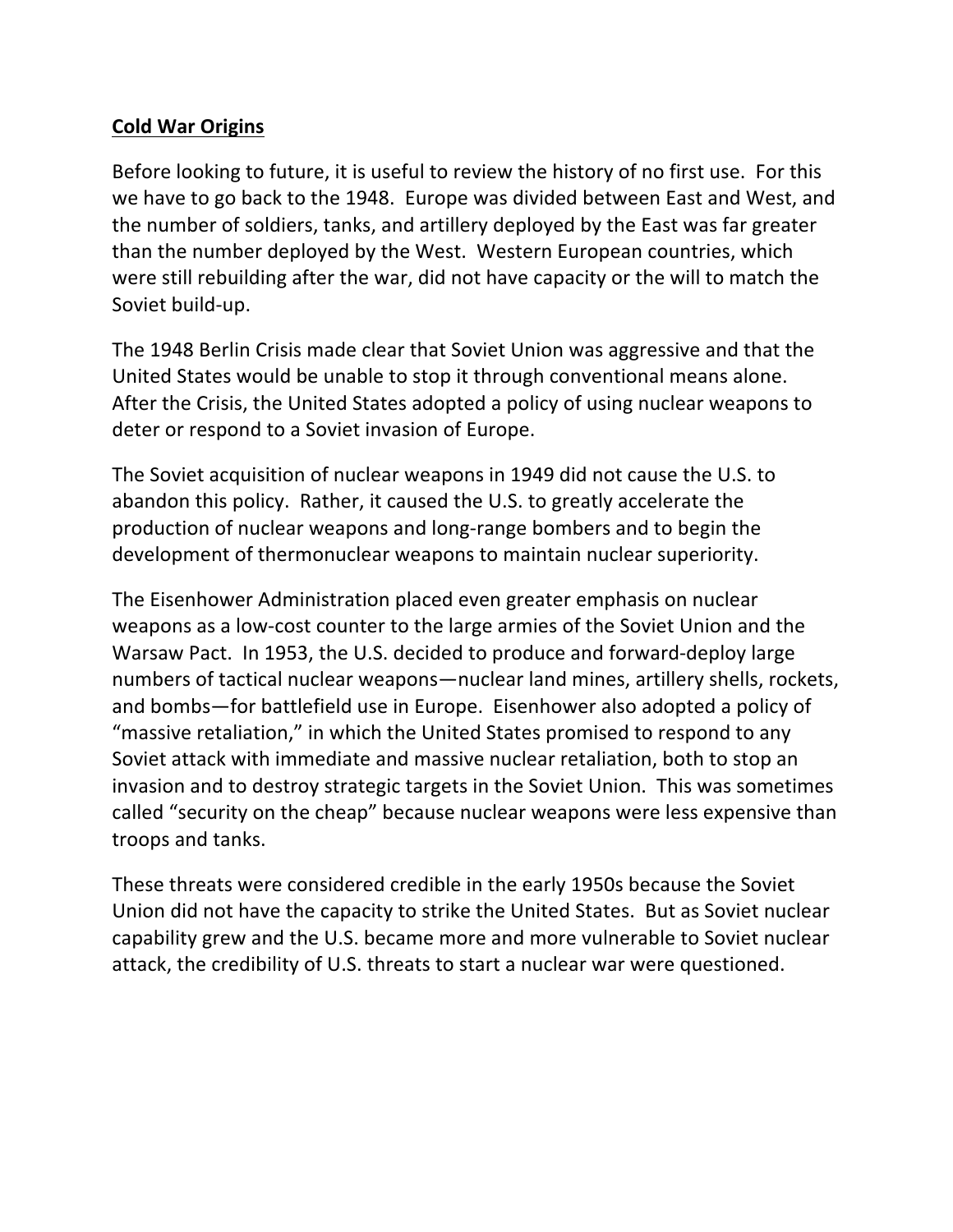This was often summarized in the form of a question, "Would an American president be willing to risk New York or Washington or Chicago to save London or Paris or Hamburg?" The need to convince both the Soviet Union and U.S. allies that we would do so was a key factor driving the nuclear arms race. It led to the deployment of over 7,000 tactical nuclear weapons in Europe by the late 1960s. It also raised the very real possibility that, should we fail to deter a Soviet invasion, Europe would be destroyed by the very weapons that were intended to protect it.

When the Soviet Union reached nuclear parity with the United States, it cast serious doubt on the credibility of U.S. threats to use nuclear weapons first. An American president might not carry through with the threat because it would lead to the destruction of the United States and Europe; understanding this, the Soviet Union might gamble and invade. This led the United States and NATO to undertake a series of risky policies to enhance the credibility of nuclear retaliation, in part by limiting our ability to control escalation. Hundreds of thousands of U.S. soldiers and thousands of nuclear weapons were placed close to the border, in a "use-it-or-lose-it" position vulnerable to being overrun in the early hours of an invasion.

The Soviets countered with their own tactical nuclear weapons, together with a pledge not use nuclear weapons first. This led to the NATO decision to deploy intermediate-range ground-launched cruise missiles and Pershing-II ballistic missiles in Europe. Because these forces could attack Moscow and other targets deep inside the Soviet Union, they were seen as coupling the United States more tightly to Europe, by preventing a nuclear war from being confined to Europe.

# **After the Cold War**

This logic and the problems it created collapsed with the end of the Cold War and the disintegration of the Warsaw Pact and the Soviet Union. The conventional balance of power shifted dramatically in favor of the United States and NATO. There was no longer a need to threaten to use nuclear weapons first to deter a conventional Soviet—or Russian—attack. Nuclear weapons were needed only to deter a nuclear attack.

The first post-Cold-War secretary of defense, Les Aspin, ordered a review of U.S. nuclear policy and stated that no-first-use could form the basis of a new nonproliferation policy. Unfortunately, that Nuclear Posture Review—and the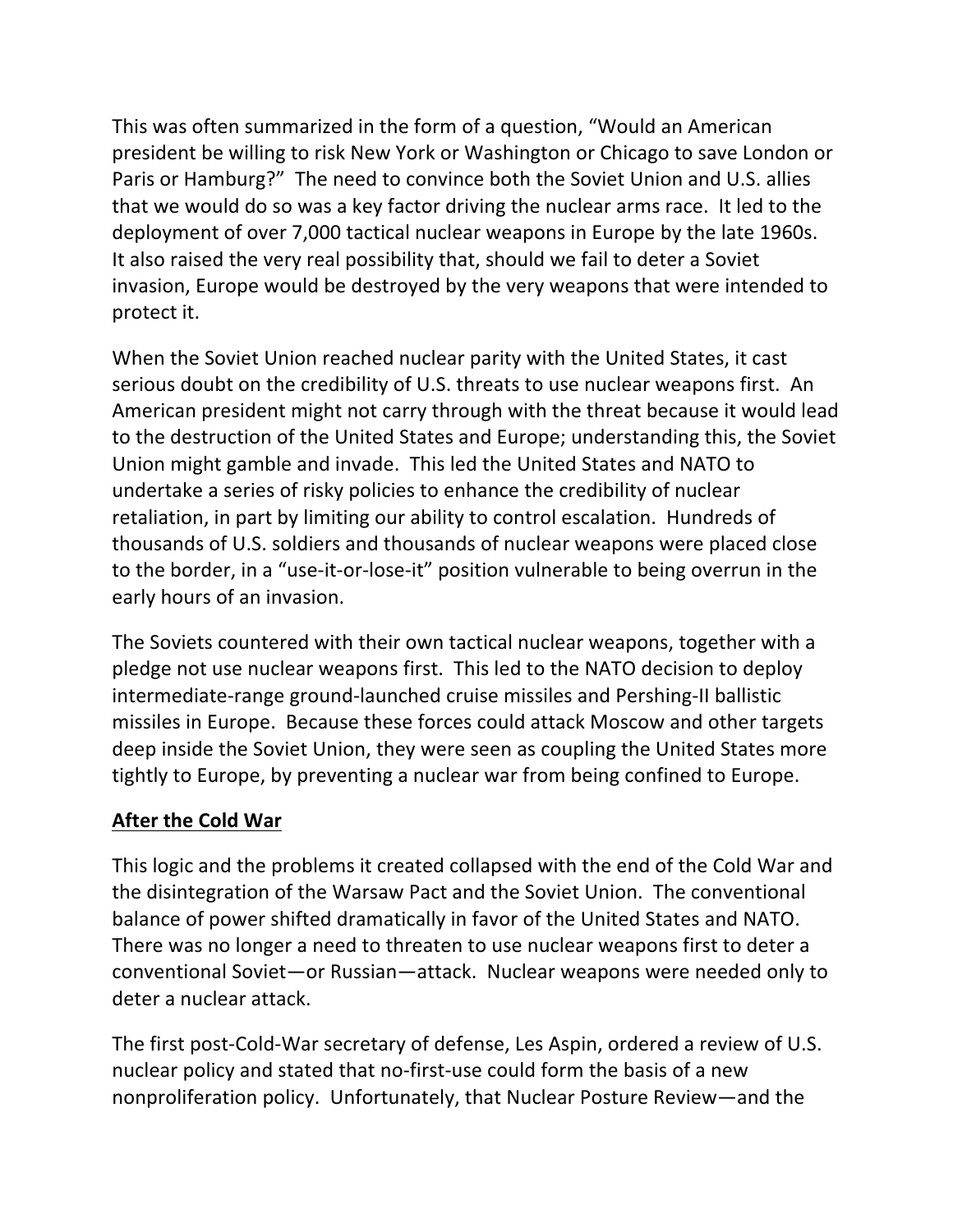two that followed—rejected no first use, largely due to concerns expressed by allies. 

In November 1993 Russia discarded its no-first-use pledge, to compensate for its perceived conventional inferiority. Russian reliance on threats of nuclear first-use increased with NATO expansion to Poland, Hungary, and the Czech Republic in 1999, and to the Baltic states in 2004. Most recently, Russia adopted an "escalate-to-descalate" doctrine that envisions the first use of low-yield tactical nuclear weapons in conflicts near its borders against a conventionally superior NATO force.

The United States and its allies retain their military superiority to all potential adversaries. There is no need to threaten to use nuclear weapons to deter or respond to any plausible conventional attack. In the 2010 Nuclear Posture Review, the United States declared that the United States would not use or threaten to use nuclear weapons against non-nuclear weapons states that are in are compliance with their non-proliferation obligations.

It considered, but did not adopt, a policy that the sole purpose of nuclear weapons is to deter nuclear attack. It rejected "sole purpose" primarily because of concerns about allies. But the NPR pledged to strengthen conventional capabilities and reduce the role of nuclear weapons in deterring non-nuclear attack, with the objective of making deterrence of nuclear attack on the US and its allies the sole purpose of U.S. nuclear weapons.

## **Sole-Purpose, Extended Deterrence, and the Nuclear Umbrella**

Most people consider "sole purpose" to be essentially the same as no-first-use, because if the only purpose of nuclear weapons is to deter the use of nuclear weapons by others, then there is no reason to use or threaten to use nuclear weapons first. With a policy of no-first-use or sole-purpose, the United States would use or threaten to use nuclear weapons only in retaliation to a nuclear attack on the US or its allies, such as Japan.

Related concepts are "extended deterrence" and "nuclear umbrella." In both cases, the idea is that United States can extend the protection of its nuclear arsenal to allies, such as Japan, South Korea, and NATO—that the United States can deter attacks on its allies by threating to retaliate with nuclear weapons.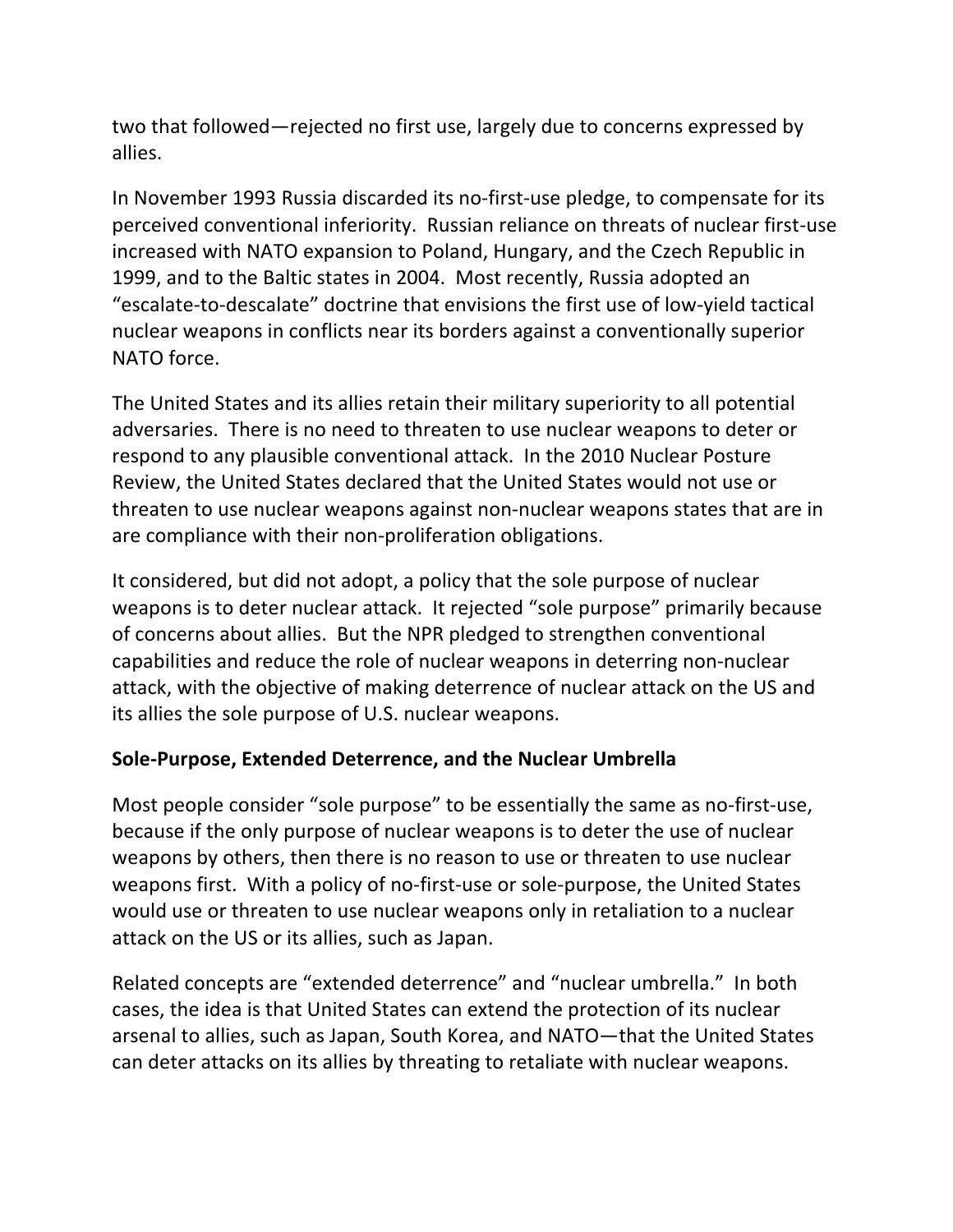But there are two kinds of extended deterrence or nuclear umbrellas, and much of the confusion about no-first-use arises because of a failure to clearly distinguish between the two.

The first type of extended deterrence is deterrence of nuclear attack. In this case, the United States deters nuclear attack on Japan and other allies by threatening nuclear retaliation. This would not be affected in any way by no-first-use, because the United States would use nuclear weapons only after an adversary had already used nuclear against an ally. The U.S. nuclear umbrella would continue to protect Japan against nuclear attack by North Korea or China.

The second type is deterrence of conventional attack. This was the version of extended deterrence practiced by the United States during the Cold War, in which the United States attempted to deter Soviet invasion of western Europe (or a North Korean invasion of South Korea) by threatening to respond with nuclear weapons. This form of extended deterrence is much less credible, particularly with regard to Russia or China, because the United States would be threatening to start a nuclear war with a country that had the capacity to retaliate with nuclear weapons and to destroy U.S. cities.

## **No First Use and Japan**

That brings us to today. Looking forward, what should Japan's attitude be on a U.S. policy of no first use?

First, Japan has reason to be concerned about the possibility of nuclear attack by North Korea, and perhaps by China or Russia, but the U.S. strategic nuclear arsenal is a highly effective deterrent against such an attack. This aspect of the nuclear umbrella would not be diminished in any way if the United States adopted a policy of no first use. U.S. threats to use nuclear weapons in retaliation for nuclear attacks on Japan are highly credible, because Japan is a very close ally and the U.S. has military bases and over 100,000 troops and dependents based in Japan. 

Second, opposition to no first use is not compatible with support for nuclear disarmament. As I noted above, no-first-use is equivalent a "sole purpose" declaration. If the sole purpose of nuclear weapons is to deter to use of nuclear weapons by others, then it follows logically that a country would be willing to give up its nuclear weapons if it could be sure that all other countries had done so. If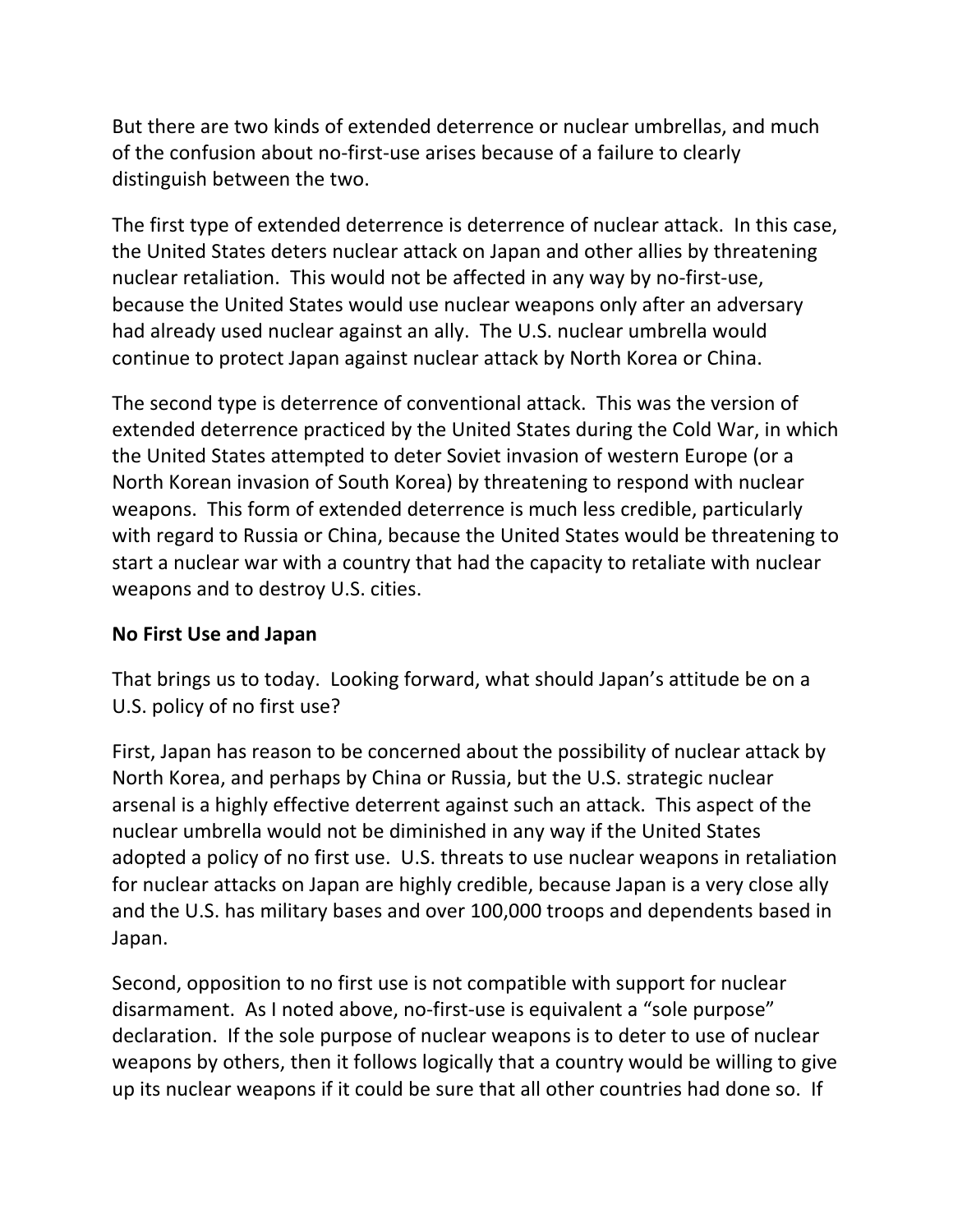no other countries had nuclear weapons, there would be no need to have nuclear weapons to deter their use by others.

But if Japan believes that the United States must be willing to threaten the firstuse of nuclear weapons, it is saying that nuclear weapons are needed to deter more than nuclear attack. Even if nuclear weapons were eliminated, these other reasons would still exist. In opposing no first use, Japan is opposing the principle of nuclear disarmament.

Some might say this is not true, because there are other conditions for nuclear disarmament, such as Japan facing no serious security threats. But saying that we can have nuclear disarmament when all countries are secure and content to live in peace is the same as saying that nuclear disarmament is impossible.

Third, opposition to no first use weakens nonproliferation. The United States and its allies are by far the strongest military alliance in the world. The United States alone spends four times more than China, nine times more than Russia, and 80 times more than North Korea on defense; the U.S. and its allies together account for over 70 percent of world military spending, almost four times more than all adversaries and potential adversaries combined.

Add to this the fact that Japan is an island and is much easier defend than Germany was during the Cold War. If Japan believes that the United States must resort to the first-use or threat of first-use of nuclear weapons to defend it against a non-nuclear attack, what message does this send to all other countries? Countries that are weaker and harder to defend would have even more need of nuclear weapons. A policy of no first use would strengthen nonproliferation efforts; opposing no first use weakens those efforts.

The Government of Japan no doubt believes that maintaining the option of nuclear first use by the United States provides some measure of deterrence against conventional attack on Japan. The key question is how much deterrence it provides, and what is the price of this deterrence. Nuclear deterrence of conventional attack is not cost-free, because such threats lack credibility. As we saw in Europe during the Cold War, actions to increase the credibility of nuclear threats have consequences, such as increasing the likelihood of nuclear war. It would be far better to strengthen conventional defenses so that there was no reason to resort to nuclear use, and to provide for a more credible deterrent.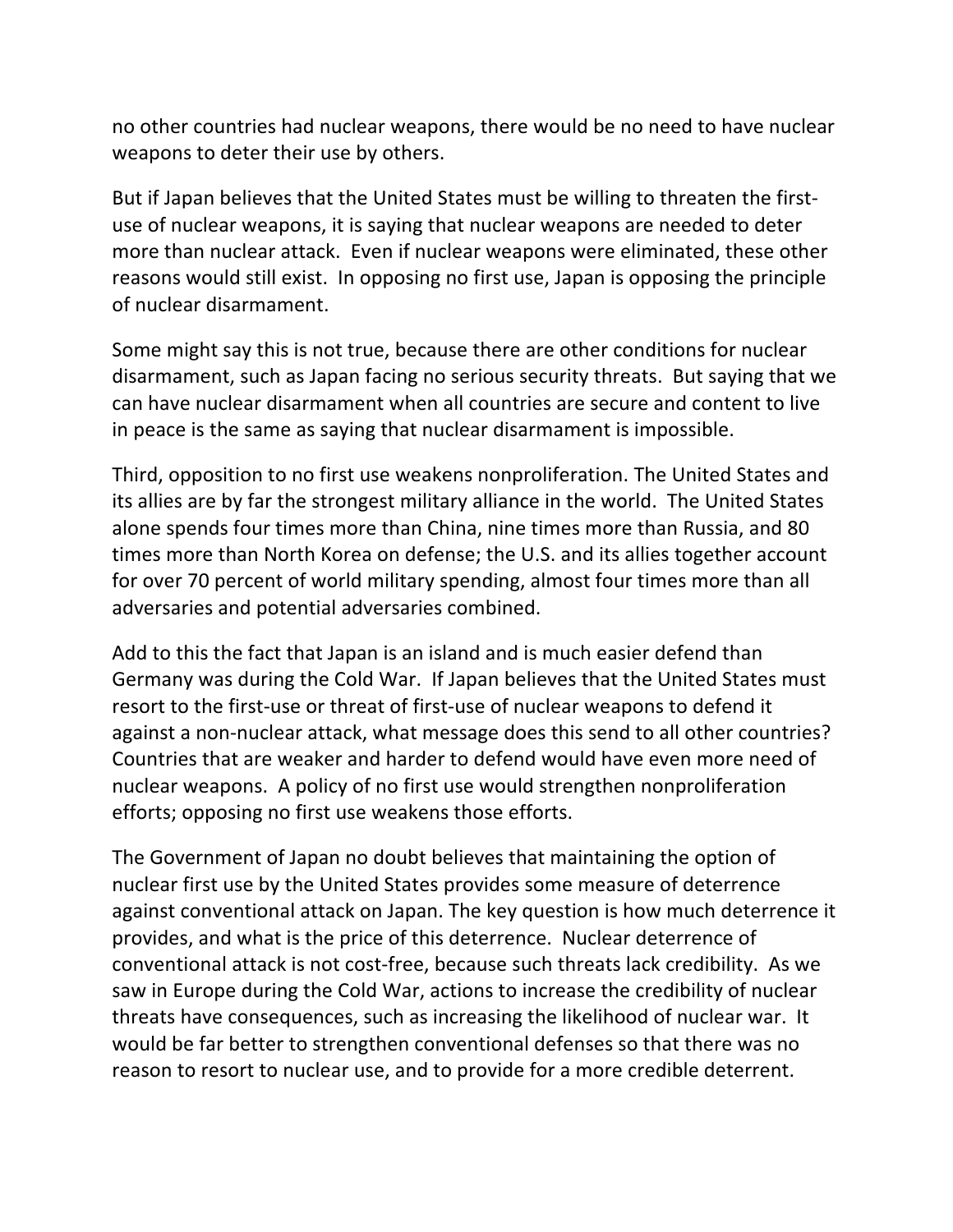## **Scenarios for Nuclear First Use**

What is most lacking in discussions about no first use is consideration of specific scenarios. What, exactly, are the scenarios for which Japan believes that the threat of first use of nuclear weapons would be a powerful deterrent, or actual first use of nuclear weapons would be necessary to defend Japan?

Perhaps most likely conflict scenario is with China is in the Senkaku Islands. Both sides might send warships and fighter aircraft, fire warning shots, followed by armed conflict. What role does Japan imagine that U.S. nuclear weapons might have in deterring or responding to such a conflict?

Certainly Japan does not imagine that the United States would actually use nuclear weapons to defend Japanese claims to uninhabited pieces of rock—for example, to attack Chinese ships or airbases involved in the conflict. This would be so disproportionate as to consolidate world opinion against the United States and Japan. And if the United States and Japan believe—as they should—that there is no meaningful use for nuclear weapons in such a conflict, then how can the threat to use nuclear weapons in defense of the Senkaku Islands be credible? But if the threat is not credible, it cannot be an effective deterrent.

A second scenario is a North Korean attack. As I have already noted, a U.S. nuclear response to a nuclear attack by North Korea on Japan would not be affected by a policy of no first use, and the likelihood of nuclear retaliation by the United States should deter a nuclear attack by North Korea, because it is a highly credible threat. But North Korea might launch other attacks—attacks with conventionally-armed missiles or special operations forces, or cyberattacks that cripple Japan's economy. How does Japan imagine that the United States could use nuclear weapons in such a scenario?

Nuclear weapons are not needed to destroy the North Korean bases from which these attacks are being launched. If the United States decided to use nuclear weapons first against North Korea, it would have to be supremely confident that it could destroy all of North Korea's nuclear weapons and its capacity to deliver them against South Korea or Japan. Would Japan want the United States to use nuclear weapons first against North Korea, if doing so could prompt a North Korean nuclear attack against Tokyo? I don't think so. And if the United States and Japan do not believe that it would make sense to use nuclear weapons first,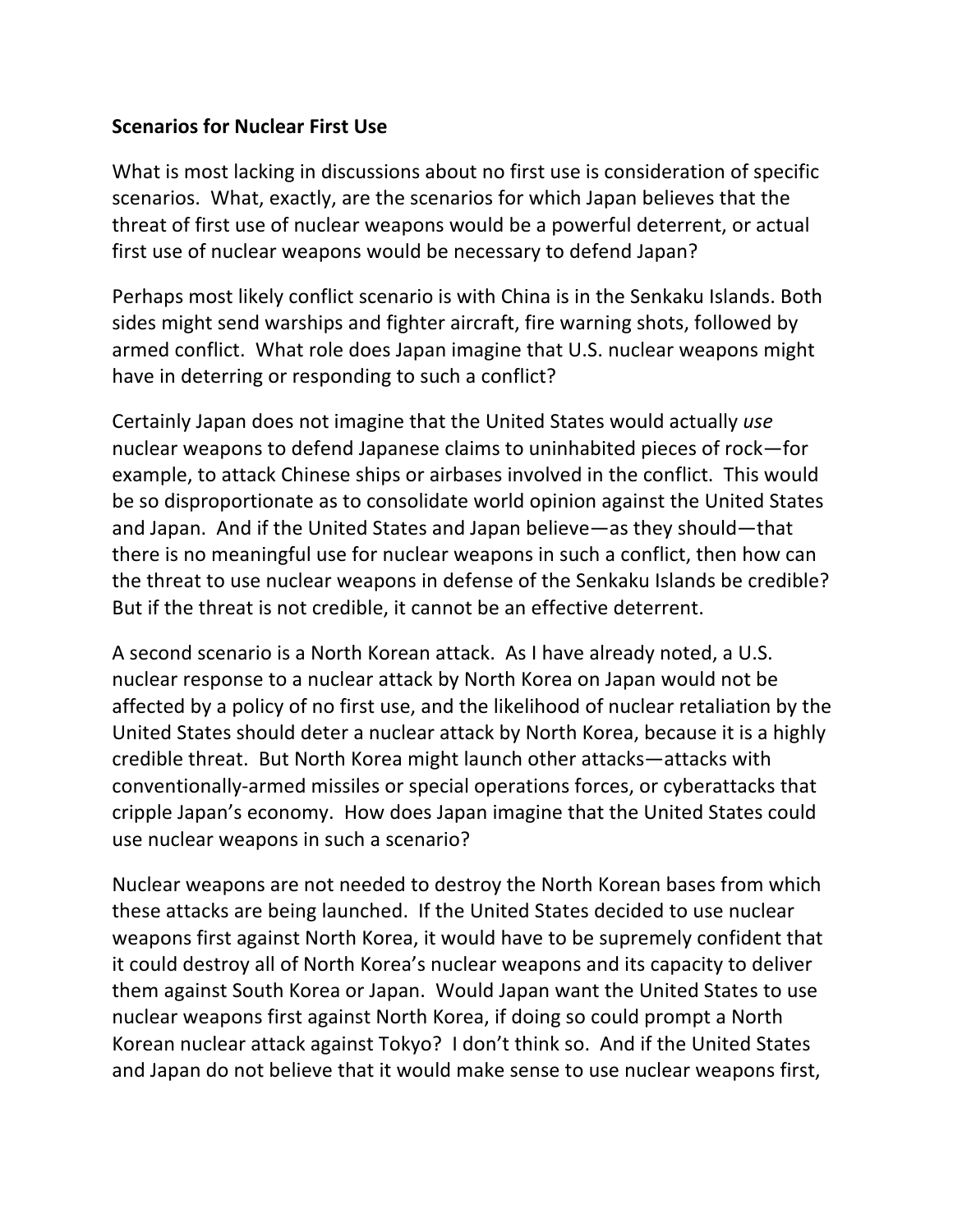then the threat to do so cannot be a credible deterrent to non-nuclear aggression by North Korea.

As a final scenario, Japan might get drawn into a war between the United States and China, perhaps over the defense of Taiwan or in response to Chinese actions in the South China Sea. Because the United States would use air and naval bases in Japan to support its military operations against China, China might attack these bases with conventionally armed missiles. Would Japan want the United States to use nuclear weapons first in this scenario? If so, on what targets? Several Chinese missile bases deploy both nuclear- and conventionally-armed missiles; a U.S. attack on a Chinese nuclear base could be interpreted by China as the leading edge of a first-strike designed to eliminate China's nuclear capability. China has pledged not to use nuclear weapons first—a pledge that most analysts believe China takes seriously. But they have also promised to retaliate in the event of a nuclear attack. Would Japan want the United States to respond to a conventional Chinese attack on bases in Japan with nuclear weapons, possibly triggering Chinese nuclear retaliation against Japan? If the answer is "no," then threats to do so are not credible and they have little deterrent value.

Japan might imagine that vague references to nuclear weapons, such as an American president announcing that "all options are on the table," or veiled threats, such as moving U.S. nuclear-capable aircraft to the region, might deter China or North Korea. But China and North Korea are well aware that the U.S. has nuclear weapons; there is no need to make explicit threats. Anything that would be interpreted by them—or by Japan—as a nuclear threat is dangerous because it can create a commitment trap, in which the United States and Japan believe that they have to follow through with a nuclear response, even if they believe it was unwise and might trigger a catastrophe, because otherwise their prior threats would be exposed as a bluff and the credibility of the United States would be damaged forever after.

## **Conventional Preparation for Conventional War**

The fact that nuclear threats cannot deter most conventional attacks, and that there is no sensible use for nuclear weapons in response for such attacks, does not mean that conventional attacks cannot be deterred or prevented, or that the United States is not committed to do so.